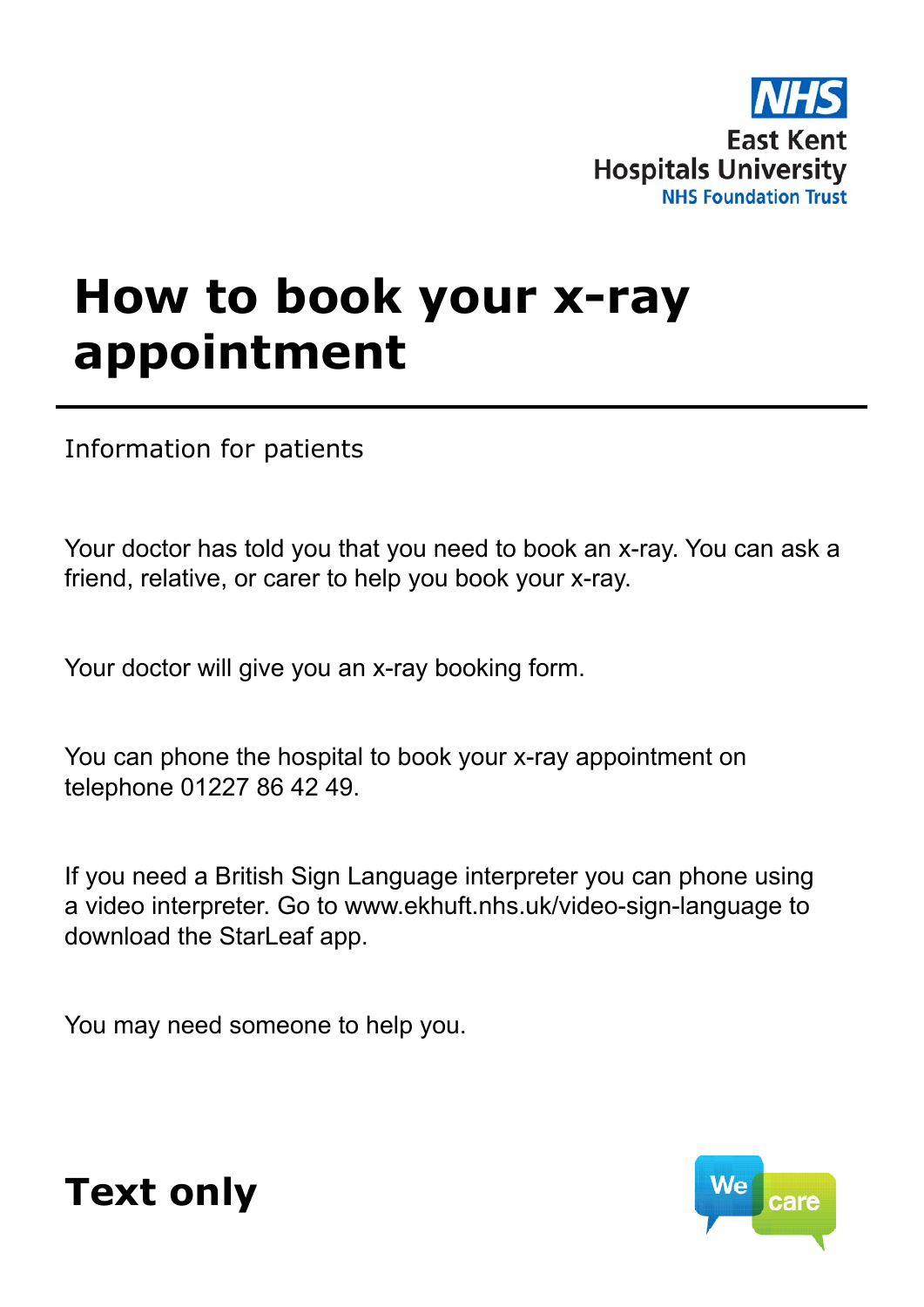Or you can book your appointment using your smart phone, computer, or tablet.

To book your appointment using your smart phone, tablet, or computer, you need the x-ray booking form your doctor gave you.

- 1. To open the booking web page do one of the following.
	- Scan the QR code with your smart phone or tablet OR
	- Type https://itx.ekhuft.nhs.uk/patheks in to a search engine, like Google.

Scroll or move down the web page, until you see 'Booking an x-ray'.

Click on 'Book now'.

Scroll or move down the web page. Stop when you see 'Where do you want your test?'

- 2. Click on the hospital that you want to go to for your x-ray.
- 3. Click on 'Next, choose a day'. Click on the date you want to have your x-ray.
- 4. Scroll down the page. Type in your name, date of birth, email address, and mobile number.
- 5. Click on 'Next, choose a time'. Choose an appointment time.
- 6. Click on 'Book slot'.

You will get a text message confirming the time and date of your x-ray.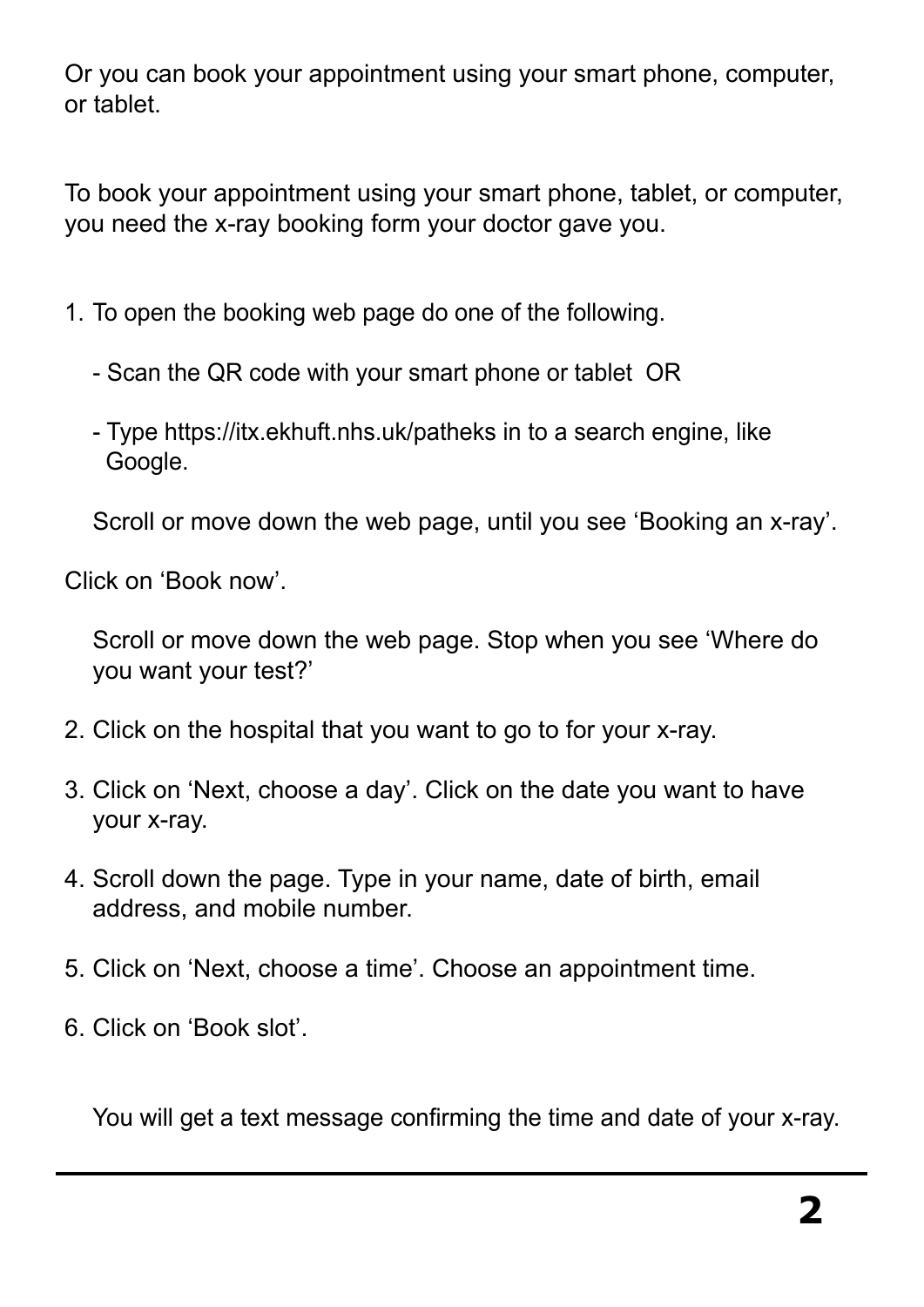On the day before your x-ray, you will get an email or text message from the hospital, telling you the time of your x-ray.

If you booked your x-ray appointment on the phone, you will only get this message if you told the hospital your mobile phone number or email.

On the day of your appointment

- Do not come to the hospital more than 10 minutes early for your x-ray appointment.
- You must bring your x-ray booking form with you to your appointment. This must be the paper copy of your booking form, not the booking on your phone or email. If you forget it, you cannot have your x-ray.
- You can bring one person with you to your appointment.

When you arrive at the hospital for your x-ray

- Clean your hands.
- Go to the reception desk.
- Show the receptionist your text or email reminder.